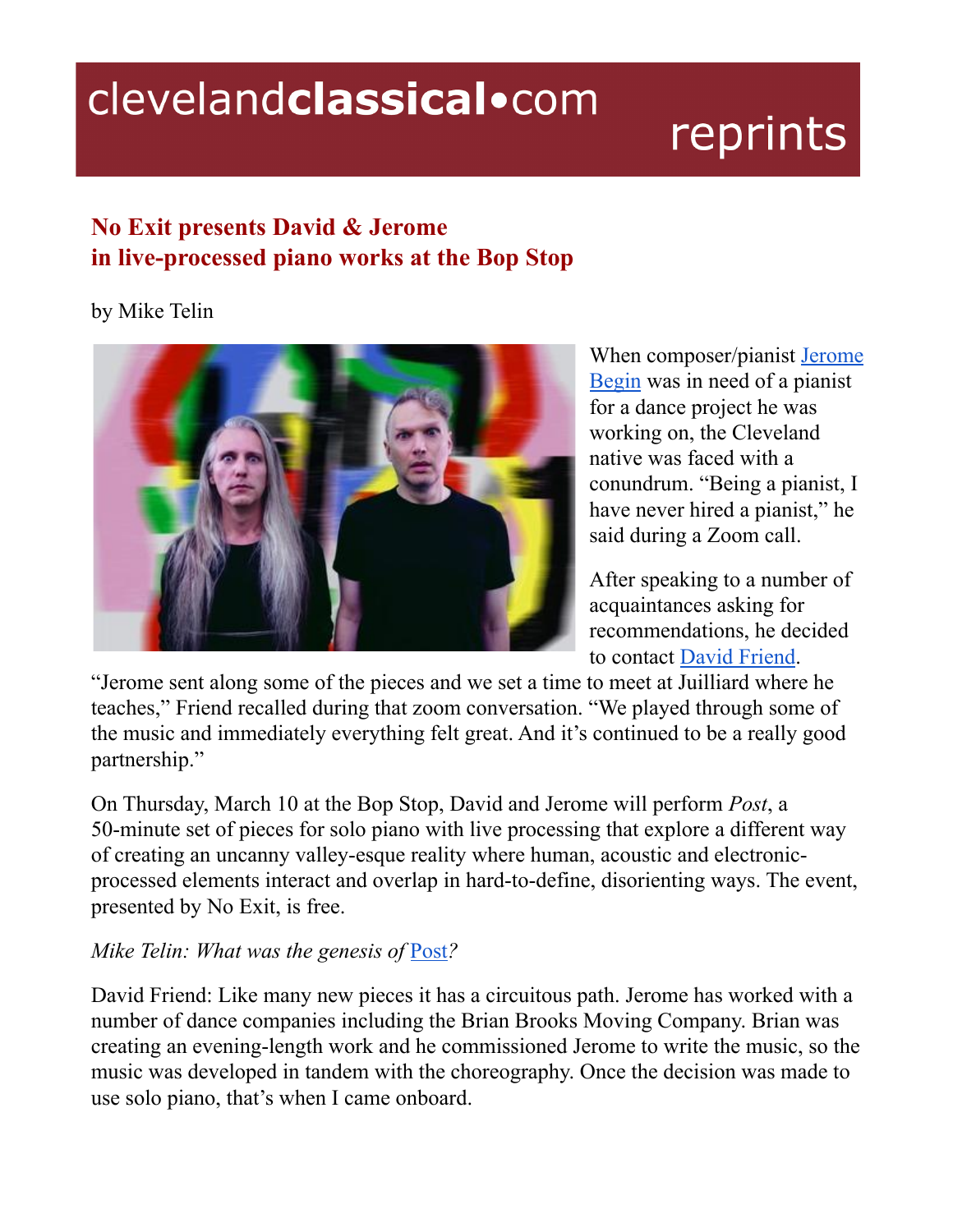As things came together, there was a workshop performance at the Harris Theater in Chicago, and ultimately, it had a run at the Joyce Theater in New York City.

#### *MT: What made the two of you decide to turn it into a music-only project?*

DF: After the run at the Joyce it became clear that the dance part was going to come to an end because there was no interest from Brian in taking the project further. That's when Jerome and I started thinking about what's next. How can we make the music survive?

So we decided to make an album. We started the recording process and began to be in touch with some record labels, but of course, the pandemic put everything on hold.

#### *MT: Did the extra time work to your advantage?*

DF: It turned into a silver lining because it became a second workshop period.

So much of this music is about finding the gray areas — the integration of the electronic processing and the acoustic sound of the piano. The two are so intertwined that it becomes difficult to tease out what is piano and what is processing. So having an entire extra year gave us time to think about the music and re-evaluate and tweak things.

Jerome Begin: As I was mixing the recording, we were able to take time between each session and listen to it — so often you don't have that luxury.

#### *MT: How much did the music change during this period?*

DF: It did take on an imprint from that period. It was a profoundly strange time where we were living in isolation and out of necessity technology became even more interwoven into our lives at all levels.

It was interesting to reconsider the musical concepts while I was thinking about how technology was affecting my life — could I tell how my mom was feeling over Facetime? And as a result, I think this music carries a lot of emotional intensity around those issues.

*MT: When I listened to it I was impressed by how the electronic lines grow out of the piano lines.*

DF: The music does contain a lot of familiar piano tropes which are informed by the fact that Jerome is a very fine pianist.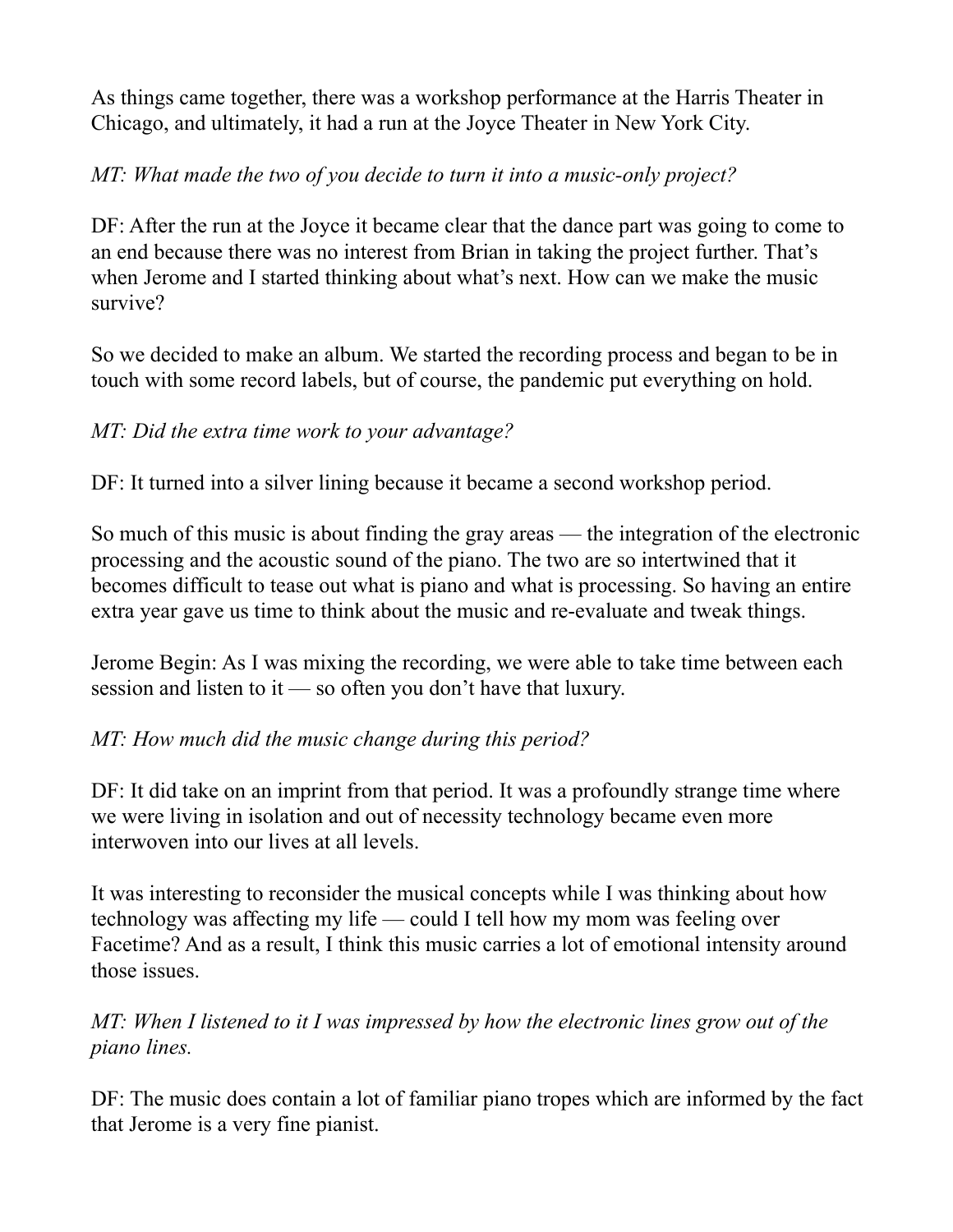JB: I played piano in a band as a kid and when I was thirteen I got my first synthesizer. so I have these two musical histories — one that is electronic and one that is more of a classical bent.

I'm also a composer who really loves limits — writing for a string quartet, there are things that can and cannot be done and those limitations are so valuable. But once you introduce electronics you literally have the entire library of recorded sound available to you. So the question becomes, where do you draw the lines?

When I was asking myself that question I thought: what if I tie the electronics really tightly to the sound of the acoustic instrument?

I use an iPad, but I am actually playing the electronic processing like an instrument. And the reason it moves with the music is because the piece is a duet.

DF: There are no external electronic sounds coming into the piece — it all originates from the piano. But by the same token, it also means that, as with conventional chamber music, we are responding to each other.

It feels like an advancement for electro-acoustic chamber music because it's not only one component of the piece that has the capacity to come to life during a live performance. It's more than just clicking a button and having a live performer play along with something.

#### *MT: Jerome, how did you begin writing for dance?*

JB: When I was at Ohio University I stumbled my way into the dance department as an accompanist — I needed a part-time job. But the fluke of finding that job led to an entire career of writing for dance and theater. And the bulk of my commissions have come from the dance world.

It's been interesting writing for dance and theater because it has changed the way I think about writing music. There's an inherent "theater" in the performance of music. I don't mean theatrics or performing over-dramatically, I mean just the act of performing music is theatrical. That's always in my mind. What are the players doing and what are the relationships onstage? What is the audience feeling just being in the room with the people playing?

#### *MT: Do either of you have any final thoughts?*